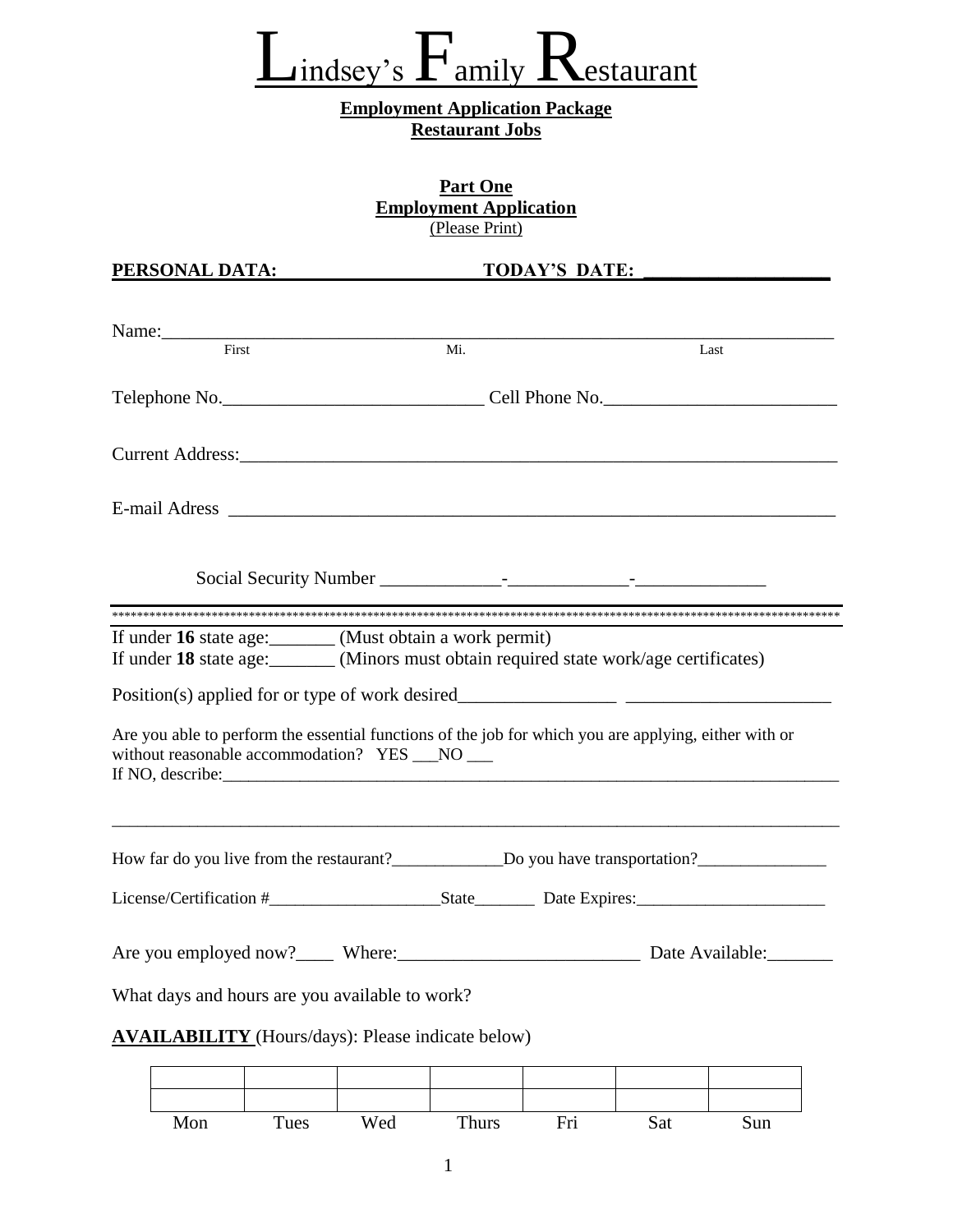### $\Box$ indsey's  $\Gamma$ amily  $\rm K$ estaurant

#### **Employment Application Package Restaurant Jobs**

| Have you ever been dismissed, or asked to resign, from any position? YES____NO____ |  |
|------------------------------------------------------------------------------------|--|
|                                                                                    |  |

If YES, please explain: The same state of  $\overline{S}$  and  $\overline{S}$  and  $\overline{S}$  and  $\overline{S}$  and  $\overline{S}$  and  $\overline{S}$  and  $\overline{S}$  and  $\overline{S}$  and  $\overline{S}$  and  $\overline{S}$  and  $\overline{S}$  and  $\overline{S}$  and  $\overline{S}$  and  $\overline{S}$  an

Can you submit proof of legal employment authorization for the United States? YES\_\_\_NO\_\_\_\_

\_\_\_\_\_\_\_\_\_\_\_\_\_\_\_\_\_\_\_\_\_\_\_\_\_\_\_\_\_\_\_\_\_\_\_\_\_\_\_\_\_\_\_\_\_\_\_\_\_\_\_\_

Have you ever worked for Lindsey's Family Restaurant? YES NO If yes, provide the following:

Dates: From: \_\_\_\_\_\_\_\_\_\_\_\_\_\_\_\_\_\_\_ To: \_\_\_\_\_\_\_\_\_\_\_\_\_\_\_\_\_\_\_

If NO, How were you referred to us?\_\_\_\_\_\_\_\_\_\_\_\_\_\_\_\_\_\_\_\_\_\_\_\_\_\_\_\_\_\_\_\_\_\_\_\_\_\_\_\_\_\_\_\_\_\_\_\_

#### **EDUCATION DATA:**

| (High School)   | (Address) | (Course of Study) | (Graduated)?          |
|-----------------|-----------|-------------------|-----------------------|
|                 |           |                   |                       |
|                 |           |                   | Yes<br>N <sub>0</sub> |
| (College/Univ.) | (Address) | (Course of Study) | (Graduated)?          |
|                 |           |                   |                       |
|                 |           |                   | Yes<br>N <sub>0</sub> |
| (Other)         | (Address) | (Course of Study) | (Graduated)?          |
|                 |           |                   |                       |
|                 |           |                   | Yes<br>No             |

**REFERENCES:** List two reference names, phone numbers, & years known (do not include

relatives or employers)

1. Name\_\_\_\_\_\_\_\_\_\_\_\_\_\_\_\_\_\_\_\_\_\_\_\_\_\_\_\_\_\_\_\_\_ Occupation:\_\_\_\_\_\_\_\_\_\_\_\_\_\_\_\_\_\_\_\_\_\_\_ Relationship\_\_\_\_\_\_\_\_\_\_\_\_\_\_\_\_\_\_\_\_\_\_\_\_\_\_\_\_ Phone:\_\_\_\_\_\_\_\_\_\_\_\_\_\_\_\_\_\_\_\_\_\_\_\_\_\_\_ 2. Name\_\_\_\_\_\_\_\_\_\_\_\_\_\_\_\_\_\_\_\_\_\_\_\_\_\_\_\_\_\_\_\_\_ Occupation:\_\_\_\_\_\_\_\_\_\_\_\_\_\_\_\_\_\_\_\_\_\_\_ Relationship\_\_\_\_\_\_\_\_\_\_\_\_\_\_\_\_\_\_\_\_\_\_\_\_\_\_\_\_ Phone:\_\_\_\_\_\_\_\_\_\_\_\_\_\_\_\_\_\_\_\_\_\_\_\_\_\_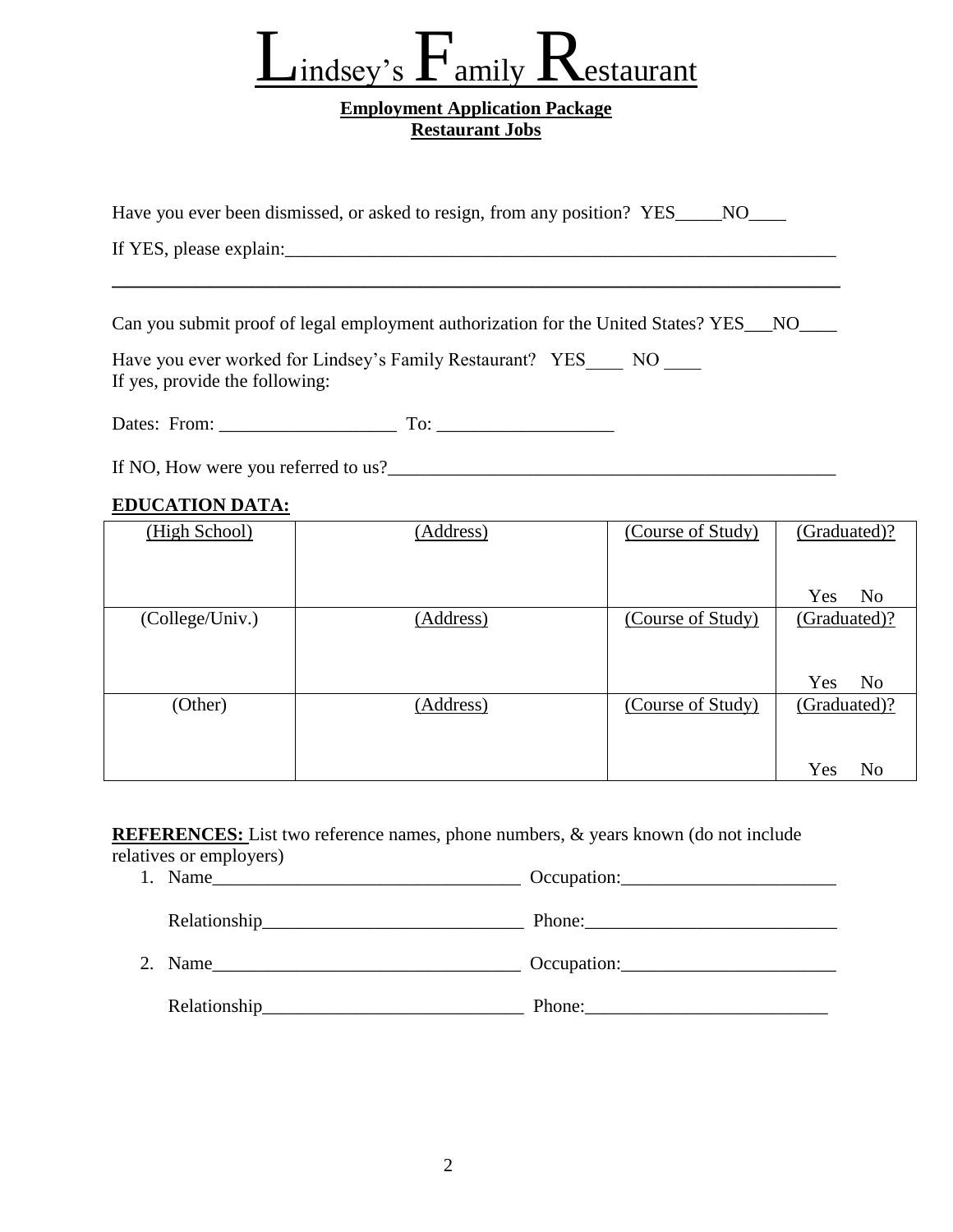## $\angle$ indsey's  $\Gamma$  amily  $\Gamma$ estaurant

#### **Employment Application Package Restaurant Jobs**

#### **OTHER SKILLS AND QUALIFICATIONS:**

Check any of the types of work for which you have had prior experience or training:

| $\Box$ Customer Services $\Box$ Food Preparation $\Box$ Bartending $\Box$ Other |  |                               |  |
|---------------------------------------------------------------------------------|--|-------------------------------|--|
| <b><math>\Box</math></b> General Restaurant $\Box$ Management                   |  | $\Box$ Custodial $\Box$ Other |  |

#### **EMPLOYMENT DATA:**

List most recent employment first, including any United States military service.

May we call job? YES\_\_\_ NO\_\_\_

| <b>Dates</b>                                   | <b>Names &amp; Address of</b> | <b>Position</b> | <b>List Duties</b> | <b>Salary</b>             | <b>Reason for</b> |
|------------------------------------------------|-------------------------------|-----------------|--------------------|---------------------------|-------------------|
|                                                | <b>Employer</b>               | <b>Held</b>     |                    | $\underline{\mathbf{or}}$ | <b>Leaving</b>    |
|                                                |                               |                 |                    | <b>Wages</b>              |                   |
| From:                                          | Name                          | Your Job Title: |                    |                           |                   |
| $\sqrt{2}$                                     |                               |                 |                    |                           |                   |
| mo. yr.                                        | Address                       |                 |                    |                           |                   |
| To:                                            |                               |                 |                    |                           |                   |
| $\frac{1}{2}$                                  | Phone:                        |                 |                    |                           |                   |
| mo. yr.                                        |                               |                 |                    |                           |                   |
|                                                |                               | Your Job Title: |                    |                           |                   |
| From:                                          | Name                          |                 |                    |                           |                   |
| $\frac{1}{2}$<br>mo. yr.                       |                               |                 |                    |                           |                   |
|                                                | Address                       |                 |                    |                           |                   |
| To:                                            |                               |                 |                    |                           |                   |
| $\frac{1}{2}$<br>mo. yr.                       | Phone:                        |                 |                    |                           |                   |
|                                                |                               |                 |                    |                           |                   |
|                                                |                               |                 |                    |                           |                   |
| From:                                          | Name                          | Your Job Title: |                    |                           |                   |
| $\frac{1}{2}$                                  |                               |                 |                    |                           |                   |
| mo. yr.                                        | Address                       |                 |                    |                           |                   |
|                                                |                               |                 |                    |                           |                   |
| $\frac{T_{0:}}{\sqrt{1-\frac{T_{0:}}{T_{0:}}}$ | Phone:                        |                 |                    |                           |                   |
| mo. yr.                                        |                               |                 |                    |                           |                   |
|                                                |                               |                 |                    |                           |                   |
| From:                                          | Name                          | Your Job Title: |                    |                           |                   |
| $\frac{1}{2}$                                  |                               |                 |                    |                           |                   |
| mo. yr.                                        | Address                       |                 |                    |                           |                   |
|                                                |                               |                 |                    |                           |                   |
| $\frac{\text{To:}}{\sqrt{ }}$                  | Phone:                        |                 |                    |                           |                   |
| mo. yr.                                        |                               |                 |                    |                           |                   |
|                                                |                               |                 |                    |                           |                   |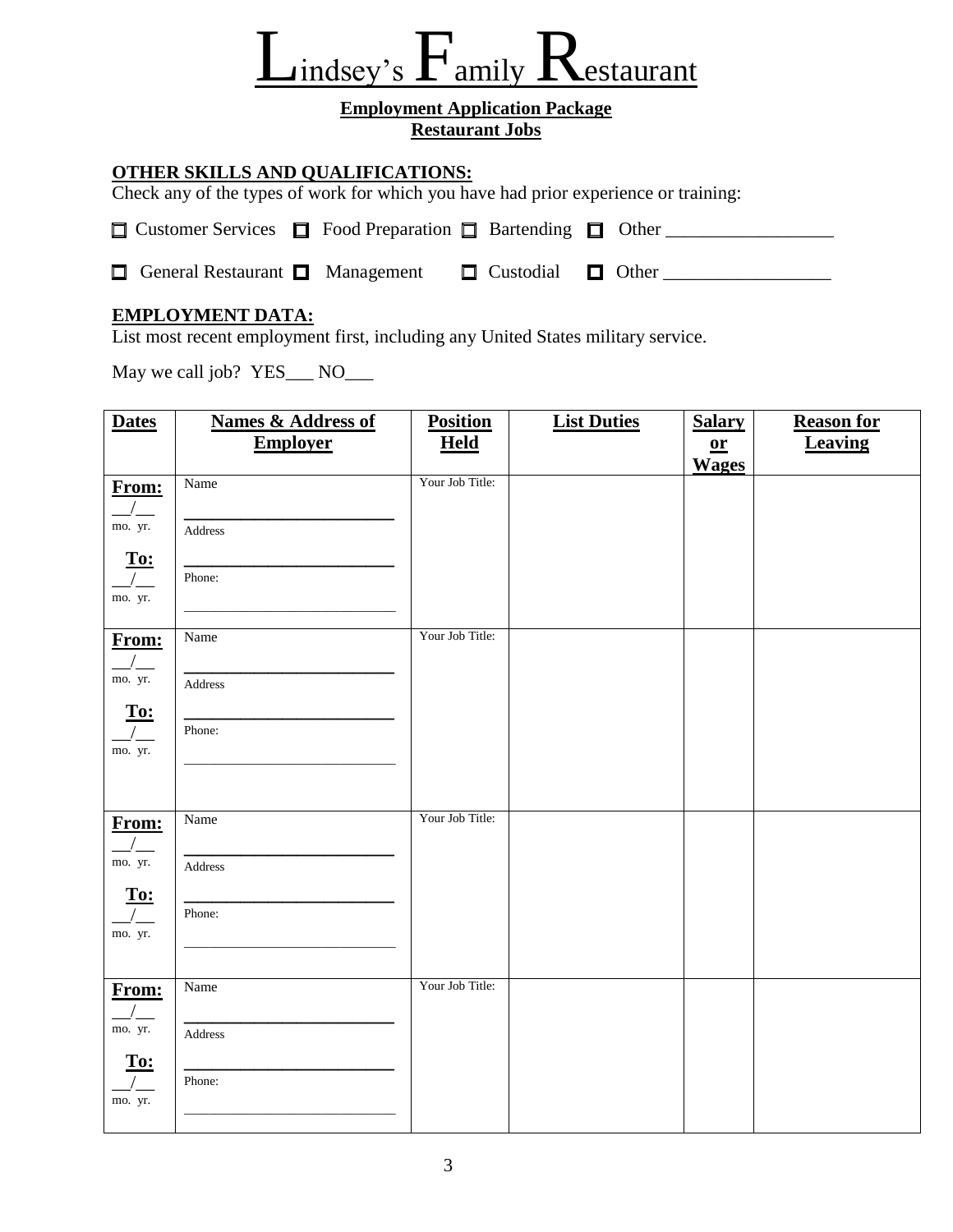Lindsey's  $F_{\text{amily}}$  Restaurant

#### **Employment Application Package Restaurant Jobs**

#### **PART TWO – SIGNATURE SECTION**

Please Read Carefully, Initial Each Paragraph and Sign Below:

\_\_\_\_\_\_\_\_\_\_\_\_ Initials \_\_\_\_\_\_\_\_\_\_\_\_ Initials \_\_\_\_\_\_\_\_\_\_\_\_ Initials I hereby certify I have not knowingly withheld any information that might adversely affect my chances for employment and that the answers given by me are true and correct to the best of my knowledge. I further certify that I, the undersigned applicant, have personally completed this application. I understand that any omission or misstatement of material fact on this application or on any document used to secure employment shall be grounds for rejection of this application or for immediate discharge if I am employed, regardless of the time elapsed before discovery. I hereby authorize Lindsey's Restaurant to investigate my references, work record, education and other matters related to my suitability for employment and, further, I authorize the references I have listed to disclose to Lindsey's Restaurant. Any and all letters, reports and other information related to my work records, without giving me prior notice of such disclosures. In addition, I hereby release Lindsey's Restaurant, my former employers and all other persons, corporations, partnerships and associations from any and all claims, demands or liabilities arising out of or in any way related to such investigation or disclosures. I understand that nothing contained in the application, or conveyed during any interview, which may be granted, or during my employment, if hired, is intended to create an employment contract between Lindsey's Restaurant and me. In addition, I understand and agree that if I am employed, my employment may be suspended or terminated at any time, with or without cause and with or without notice, at the option

and signed by me and Mrs. Cheryl Lindsey.

Signature Date Date of the Date of the Date of the Date of the Date of the Date of the Date of the Date of the Date of the Date of the Date of the Date of the Date of the Date of the Date of the Date of the Date of the Dat

\_\_\_\_\_\_\_\_\_\_\_\_\_\_\_\_\_\_\_\_\_\_\_\_\_\_\_\_\_\_\_\_\_\_\_\_\_\_\_ \_\_\_\_\_\_\_\_\_\_\_\_\_\_\_\_\_\_\_\_\_\_\_\_\_\_

of either myself or Lindsey's Restaurant, and that no promises or representations contrary to the foregoing are binding on Lindsey's Restaurant unless made in writing